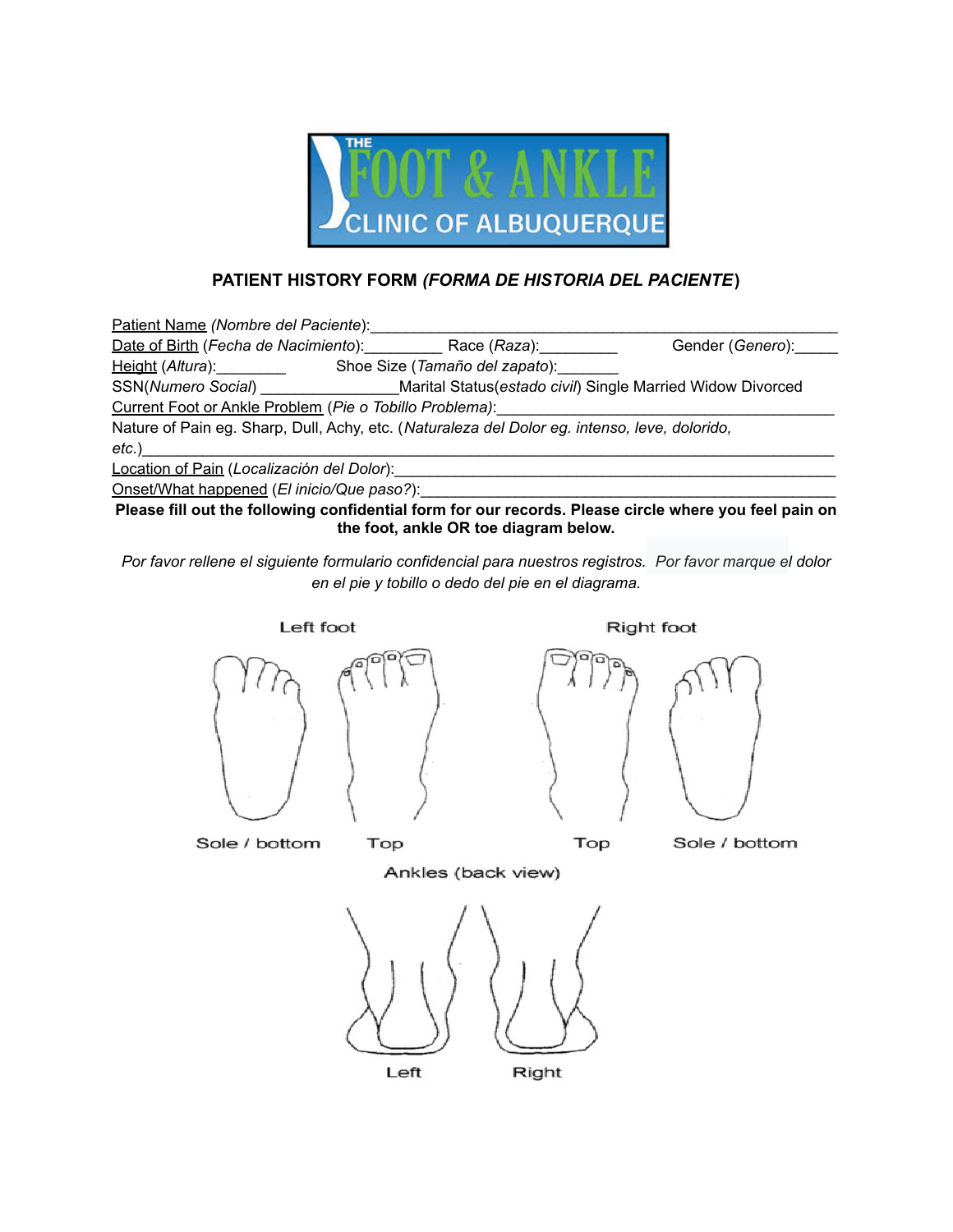#### **PREFERRED PHARMACY\_\_\_\_\_\_\_\_\_\_\_\_\_\_\_\_\_ PRIMARY CARE DOCTOR\_\_\_\_\_\_\_\_\_\_\_\_\_\_**

#### *(Farmacia*) (*doctor de atención primera*)

### **PATIENT AND FAMILY MEDICAL HISTORY (INCLUDE YOURSELF,** Mother, Father, Siblings only)

| (Historia Medico de USTED y familia no más madre, padre, hermanos/hermanas) |  |                                                                |  |                       |  |
|-----------------------------------------------------------------------------|--|----------------------------------------------------------------|--|-----------------------|--|
|                                                                             |  | Father (Padre): Living (Viviendo) Deceased (Muerte) Age (Edad) |  | Cause of Death(causa) |  |
|                                                                             |  | Mother (Madre): Living(Viviendo) Deceased(Muerte) Age(Edad)    |  | Cause of Death(causa) |  |
|                                                                             |  | Sibling(hermanos) Living(Viviendo) Deceased(Muerte) Age(Edad)  |  | Cause of Death(causa) |  |

#### **CIRCLE ALL THAT APPLY** *(CÍRCULO TODAS QUE APLICAN)*

| <b>Acid Reflux</b> | Diabetes (Type 1 or 2?)    | Migraine                   | <b>Bleeding Disorder</b> |
|--------------------|----------------------------|----------------------------|--------------------------|
| Anemia             | Fibromyalgia               | <b>Muscular Disorders</b>  | Arthritis                |
| Anxiety            | <b>Heart Disease</b>       | Neuropathy                 | <b>Thyroid Disorder</b>  |
| Asthma             | <b>High Blood Pressure</b> | Stroke                     | <b>Tuberculosis</b>      |
| Cancer (Type)      | <b>Kidney Disease</b>      | Immune Diseases (HIV/AIDS) |                          |
| Depression         | Liver Disease              | <b>Heart Attack</b>        |                          |

List any other medical problems not mentioned above *(enumere cualquier problema medico que no ha enumerados anteriormente)*\_\_\_\_\_\_\_\_\_\_\_\_\_\_\_\_\_\_\_\_\_\_\_\_\_\_\_\_\_\_\_\_\_\_\_\_\_\_\_\_\_\_\_\_\_\_\_\_\_\_\_\_\_\_\_\_\_\_\_\_\_

 $\mathcal{L}_\text{max}$  , and the contribution of the contribution of the contribution of the contribution of the contribution of the contribution of the contribution of the contribution of the contribution of the contribution of t

 $\mathcal{L}_\mathcal{L}$  , and the contribution of the contribution of the contribution of the contribution of the contribution of the contribution of the contribution of the contribution of the contribution of the contribution of  $\mathcal{L}_\text{max}$  , and the contribution of the contribution of the contribution of the contribution of the contribution of the contribution of the contribution of the contribution of the contribution of the contribution of t

#### **ALLERGIES(***alergias***)**\_\_\_\_\_\_\_\_\_\_\_\_\_\_\_\_\_\_\_\_\_\_\_\_\_\_\_\_\_\_\_\_\_\_\_\_\_\_\_\_\_\_\_\_\_\_\_\_\_\_\_\_\_\_\_\_\_\_\_\_\_\_\_\_\_\_

#### **MEDICATIONS(***Medecinas***)**

#### **SOCIAL AND ENVIRONMENTAL HISTORY***(HISTORIA SOCIAL Y AMBIENTAL***)**

|                                            |            |           | Pregnant(embarazado) YES(si) NO(no) # of Children? (# de niños)?                                                      | Ages of children? (edad de niños)      |
|--------------------------------------------|------------|-----------|-----------------------------------------------------------------------------------------------------------------------|----------------------------------------|
| Tobacco User                               | <b>YES</b> | NO        | How much?                                                                                                             | When did you quit?                     |
| (Usted Fumar)?                             | Si         | No        | Cuanto?                                                                                                               | (Cuando dejaste)? _____                |
| Drink Alcohol                              | <b>YES</b> | NO.       | How much per week?                                                                                                    |                                        |
| Beber alcohol?                             | Si         | No        | Cuanto en un semana?                                                                                                  |                                        |
| Drink Caffeine                             | <b>YES</b> | <b>NO</b> | How much per week?                                                                                                    |                                        |
| Beber cafeina?                             | Si         | No        | Cuanto en un semana?                                                                                                  |                                        |
|                                            |            |           | Whom may we thank for referring you to our office? (¿A quién podemos agradecerle por remitirlo a<br>nuestra oficina?) |                                        |
|                                            |            |           |                                                                                                                       |                                        |
| Family Physician? (médico de familia?)     |            |           |                                                                                                                       | Last seen?( $\zeta$ Última vez visto?) |
| Emergency Contact (contacto de emergencia) |            |           |                                                                                                                       |                                        |

I hereby give The Foot and Ankle Clinic of Albuquerque permission to diagnose and administer treatment of my foot and/or ankle condition and I authorize any release of information obtained in the course of treatment.

*(Por la presente doy permiso a The Foot and Ankle Clinic de Albuquerque para diagnosticar y administrar* el tratamiento de mi condición de pie y / o tobillo y autorizo cualquier divulgación de información obtenida *en el curso del tratamiento.)*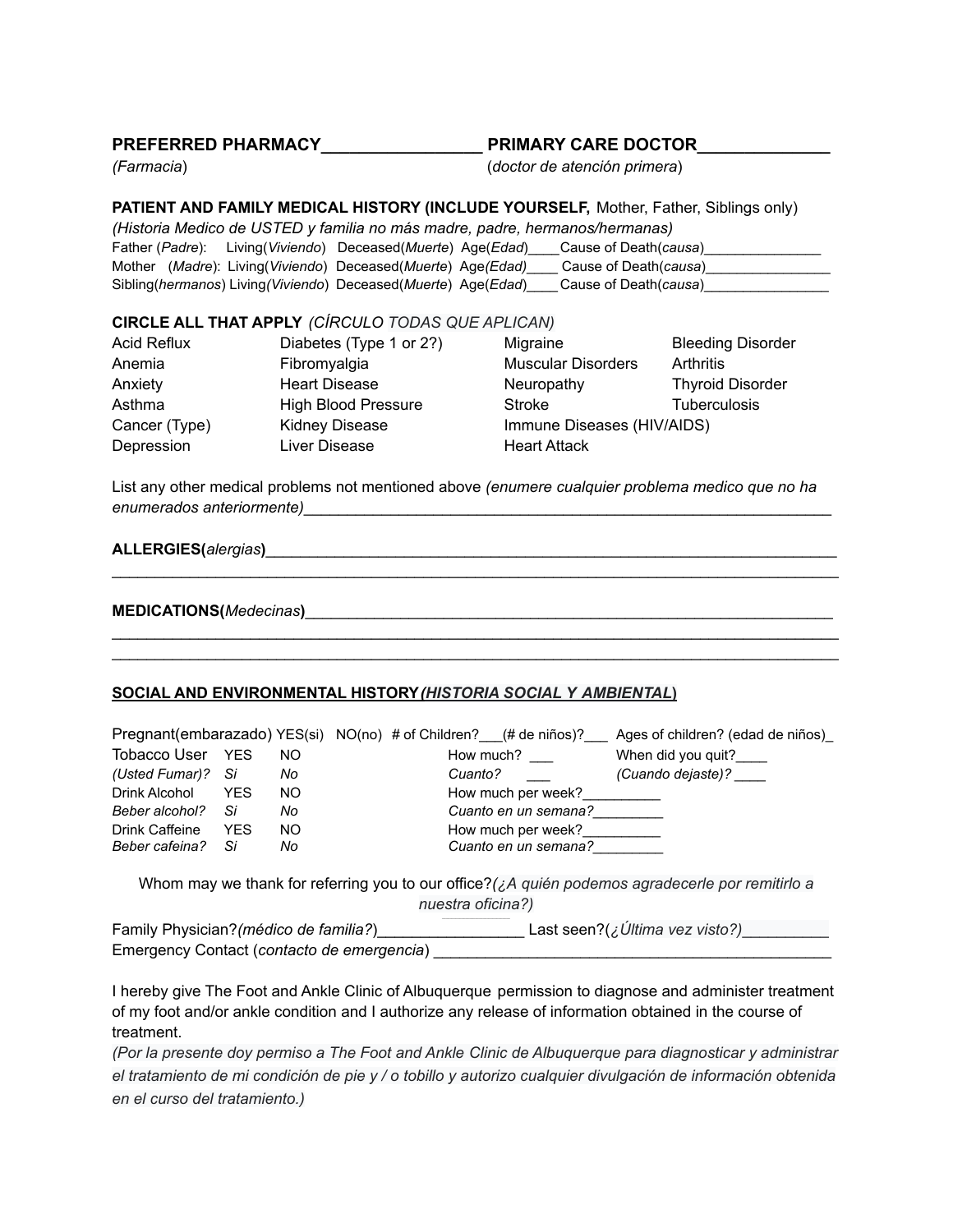# **PATIENT COMMUNICATION CONSENT FORM TEXT OR EMAIL MESSAGE ACCOUNT ALERTS**

### *(FORMULARIO DE CONSENTIMIENTO DE COMUNICACIÓN DEL PACIENTE MENSAJE DE TEXTO O CORREO ELECTRÓNICO ALERTAS DE CUENTA)*

I authorize The Foot and Ankle Clinic of Albuquerque, P.C. to send text or email appointment reminders to me on my provided cell phone number. By accepting these terms, I agree that all individuals associated with my account may receive alerts referencing the guarantor and/or dependents. Text message charges from my cell phone provider may apply.

My signature below indicates that I represent and warrant that I am the person legally responsible for all use of the accounts, that I am at least 18 years of age, and that I agree to all terms and conditions of use for the text messaging services. I understand that this authorization can only be revoked in writing. *(Autorizo The Foot and Ankle Clinic de Albuquerque, P.C. para enviar recordatorios de citas por mensaje de texto o correo electrónico al número de teléfono celular proporcionado. Al aceptar estos términos, aceptó que todas las personas asociadas con mi cuenta pueden recibir alertas que hagan referencia al* garante y / o dependientes. Es posible que se apliquen cargos por mensajes de texto de mi proveedor de *telefonía celular.*

*Mi firma a continuación indica que represento y garantizo que soy la persona legalmente responsable de* todo uso de las cuentas, que tengo al menos 18 años de edad y que acepto todos los términos y *condiciones de uso de los servicios de mensajería de texto. Entiendo que esta autorización sólo se puede revocar por escrito.)*

Signature(*Firma*):\_\_\_\_\_\_\_\_\_\_\_\_\_\_\_\_\_\_\_\_\_\_\_\_\_\_\_\_\_\_\_\_\_\_\_\_\_\_\_\_\_\_ Date(*Fecha*):\_\_\_\_\_\_\_\_\_\_\_\_\_\_\_\_

# **CONSENT FOR PHOTOGRAPHY, VIDEOTAPING, OR OTHER IMAGING FOR MEDIA OR EDUCATIONAL PURPOSES**

### *(CONSENTIMIENTO PARA FOTOGRAFÍA, VÍDEO U OTRAS IMÁGENES PARA MEDIOS O FINES EDUCATIVOS)*

I give my consent to have photographs, videotaped images or other images made of my feet and/or ankles (NO FACE SHOTS). I understand and agree that these images may be used by The Foot and Ankle Clinic of Albuquerque, P.C. for the purpose outlined below.

(*Doy mi consentimiento para que se hagan fotografías, imágenes grabadas en video u otras imágenes de mis pies y / o tobillos (NO FOTOGRAFÍAS DE CARA). Entiendo y acepto que estas imágenes pueden ser utilizadas por The Foot and Ankle Clinic of Albuquerque, P.C. para el propósito que se describe a continuación).*

\_\_\_\_\_\_\_\_\_\_\_ Teaching purposes, which include being shown to other patients (*Propósitos de enseñanza, que incluyen mostrarse a otros pacientes)* Advertisements by The Foot and Ankle Clinic of Albuquerque, P.C. *(Anuncios de la Clínica de Pie y Tobillo de Albuquerque, P.C.)* Placement on The Foot and Ankle Clinic of Albuquerque, P.C. website *(Colocación en la Clínica de Pie y Tobillo de Albuquerque, P.C. sitio web)*

\_\_\_\_\_\_\_\_\_\_\_\_\_\_\_\_\_\_\_\_\_\_\_\_\_ \_\_\_\_\_\_\_\_\_\_\_\_\_\_\_\_\_\_\_\_\_\_\_\_\_\_\_ \_\_\_\_\_\_\_\_\_\_\_\_\_\_

Signature (*Firma*) Patient Name (*Nombre del paciente*) Date(*Fecha*)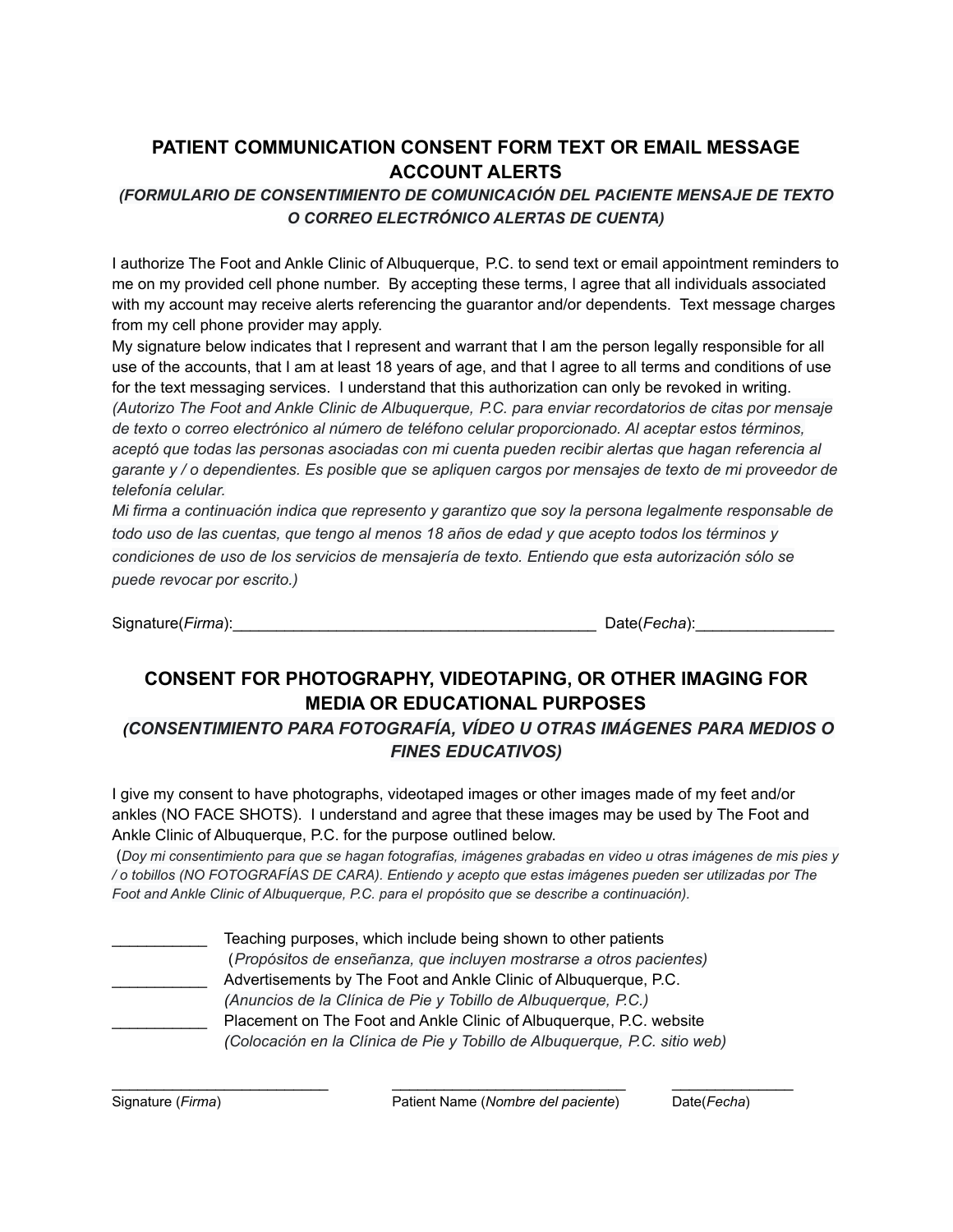### **HIPAA NOTICE OF PRIVACY PRACTICES** *(AVISO DE PRÁCTICAS DE PRIVACIDAD DE HIPAA)*

I have received this practice's Notice of Privacy Practices written in plain language. The notice provides in detail the uses and disclosures of my protected health information that may be made by this practice, my individual rights and the practice's legal duties with respect to my protected health information. The notice includes:

(He recibido el Aviso de prácticas de privacidad de esta práctica escrito en un lenguaje sencillo. El aviso proporciona en detalle los usos y divulgaciones de mi información médica protegida que puede realizar esta práctica, mis derechos individuales y las *obligaciones legales de la práctica con respecto a mi información médica protegida. El aviso incluye:)*

- A statement that this practice is required by law to maintain the privacy of protected health information.
- A statement that this practice is required to abide by the terms of the notice currently in effect.
- Types of uses and disclosures that this practice is permitted to make for each of the following purposes: treatment, payment, and healthcare operations.
- A description of each of the other purposes for which this practice is permitted or required to use or disclose protected health information without my written consent or authorization.
- A description of uses and disclosures that will be made only with my written authorization and that I may revoke such authorization.
- My individual rights with respect to protected health information and a brief description of how I may exercise these rights in relation to:

The right to complain to this practice and to the Secretary of Health and Human Services if I believe my privacy rights have been violated, *and that no retaliatory actions will be used against me in the event of such a complaint.*

The right to request restrictions on certain uses and disclosures of my protected health information, and that this practice is not required to *agree to a requested restriction.*

*The right to receive confidential communications of protected health information.*

- *The right to inspect and copy protected health information.*
- *The right to amend protected health information.*

*The right to receive an accounting of disclosures of protected health information.*

The right to obtain a paper copy of the Notice of Privacy Practices form this practice upon request.

This practice reserves the right to change the terms of its Notice of Privacy Practices and to make new provisions effective for all protected health information that it maintains. I understand that I can obtain this practice's current Notice of Privacy Practices on request.

*(Esta práctica se reserva el derecho de cambiar los términos de su Aviso de prácticas de privacidad y de hacer efectivas nuevas disposiciones para toda la información médica protegida que mantiene. Entiendo que puedo obtener el Aviso de prácticas de privacidad actual de esta práctica si lo solicito).*

| Patient Name:        | Sianature. | Date    |
|----------------------|------------|---------|
| (Nombre de Paciente) | Firma)     | (Fecha) |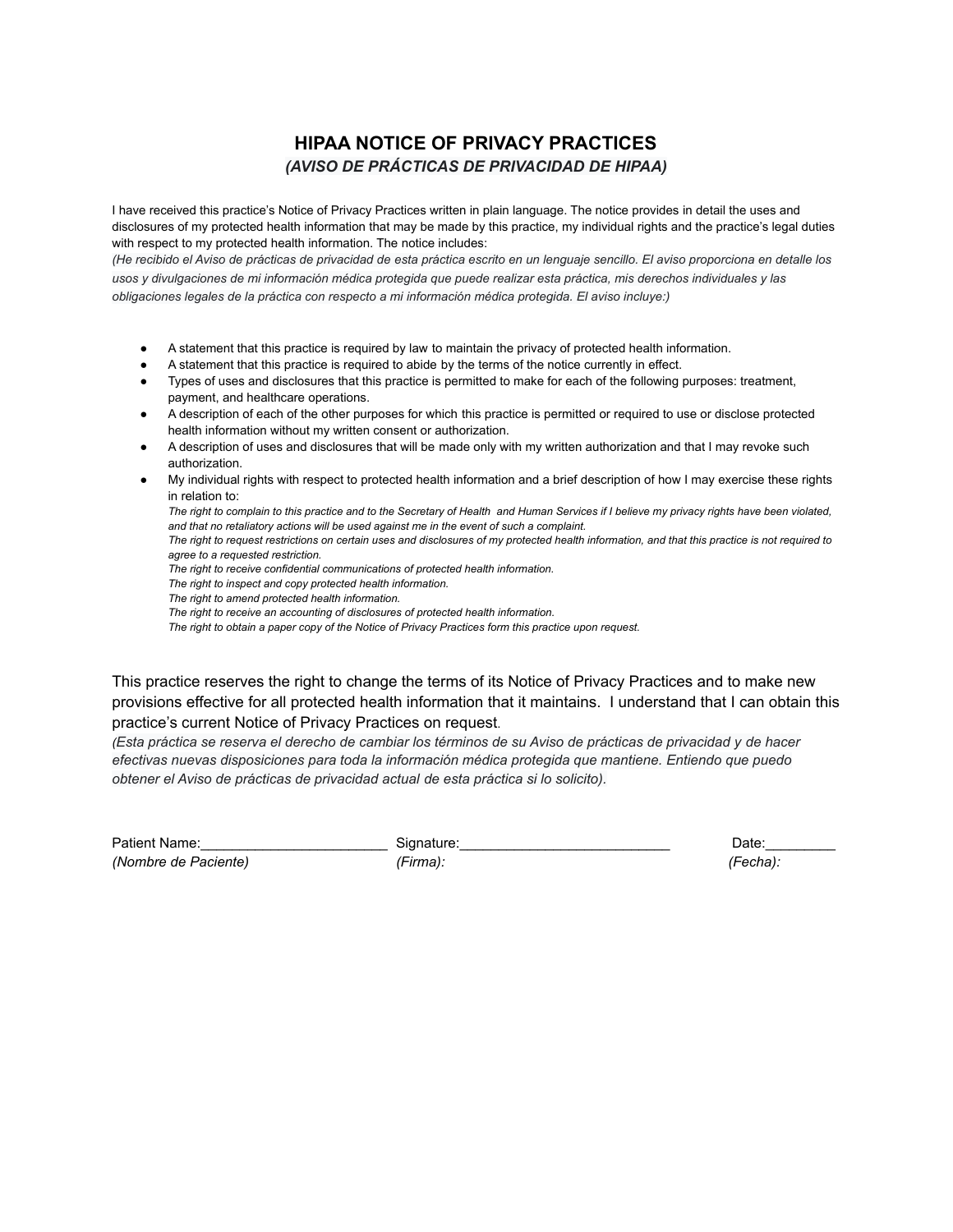## **CONSENT TO TREATMENT** *(CONSENTIMIENTO PARA EL TRATAMIENTO)*

#### **ACKNOWLEDGMENT OF RECEIPT OF NOTICE OF PRIVACY PRACTICES**

#### **(***RECONOCIMIENTO DE RECIBO DE AVISO DE PRÁCTICAS DE PRIVACIDAD)*

I acknowledge that I was provided with a copy of The Foot and Ankle Clinic of Albuquerque, P.C. Notice of Privacy Practices and that I have read (or had the opportunity to read if I so chose) and understand the Notice. Patient Initials*(iniciales)*\_\_\_\_\_\_

#### **ACKNOWLEDGMENT REGARDING PRIVACY POLICY**

#### *(RECONOCIMIENTO SOBRE LA POLÍTICA DE PRIVACIDAD)*

Due to the recent implementation of Patient Privacy Act (HIPAA), I hereby authorize The Foot and Ankle Clinic of Albuquerque, P.C. to leave messages at my home with family members and /or answering machines regarding the following: (1) confirm appointments (2) results of testing ordered by the physician and/or (3) any pertinent information that may be relative to my care

Patient Initials*(iniciales)*\_\_\_\_\_\_\_

#### **ACKNOWLEDGMENT OF RECEIPT OF FINANCIAL POLICY** *(RECONOCIMIENTO DE RECIBO DE POLÍTICA FINANCIERA)*

I acknowledge that I was provided a copy of the Foot and Ankle Clinic of Albuquerque, P.C. Financial Policy and that I have read (or had the opportunity to read if I so chose) and understand and will comply with the policies stated. Patient Initials*(iniciales)*\_\_\_

#### **CONSENT TO VIEW EXTERNAL PRESCRIPTION HISTORY**

#### *(CONSENTIMIENTO PARA VER EL HISTORIAL EXTERNO DE RECETAS)*

I authorize The Foot and Ankle Clinic of Albuquerque, P.C. to view my external prescription history via electronic prescribing services. I understand that prescription history from multiple other unaffiliated medical providers, insurance companies, pharmacies and pharmacy benefits managers, may be viewable by my provider and staff at The Foot and Ankle Clinic of Albuquerque, P.C. and it may include prescriptions back in time for several years. Patient Initials (iniciales)\_

#### **PATIENT CONSENT**

#### *(CONSENTIMIENTO DEL PACIENTE)*

I hereby voluntarily consent to outpatient care by The Foot and Ankle Clinic of Albuquerque, P.C. encompassing routine care, diagnostic procedures, examination and medical treatment including but not limited to: minor surgical procedures, routine laboratory work, x-rays, ultrasound, photographs, and administration of medications and injections prescribed by the Doctor.

Patient Initials*(iniciales)\_*\_\_\_\_\_\_

### **INSURANCE ASSIGNMENT AND RELEASE**

### *(ASIGNACIÓN Y LIBERACIÓN DEL SEGURO)*

The Foot and Ankle Clinic of Albuquerque, P.C. may use my healthcare information and may disclose such information to the disclosed insurance company/companies and their agents for the purpose of obtaining payments for services and determining insurance benefits or the benefits payable for related services. Patient Initials (iniciales) I HAVE READ AND FULLY UNDERSTAND THIS CONSENT TO TREATMENT. I AGREE TO ALL OF ITS

CONTENTS. THIS AUTHORIZATION IS VALID AS OF THE DATE I HAVE SIGNED BELOW AND WILL REMAIN IN EFFECT AS LONG AS I AM A PATIENT AT THE FOOT AND ANKLE CLINIC OF ALBUQUERQUE, P.C.

\_\_\_\_\_\_\_\_\_\_\_\_\_\_\_\_\_\_\_\_\_\_\_\_\_\_\_\_ \_\_\_\_\_\_\_\_\_\_\_\_\_\_\_\_\_\_\_\_\_\_\_\_\_\_\_\_\_\_\_\_\_\_ \_\_\_\_\_\_\_\_\_\_\_\_\_\_

Patient Name *(Nombre de paciente*) Signature *(Firma)* Date *(Fecha)*